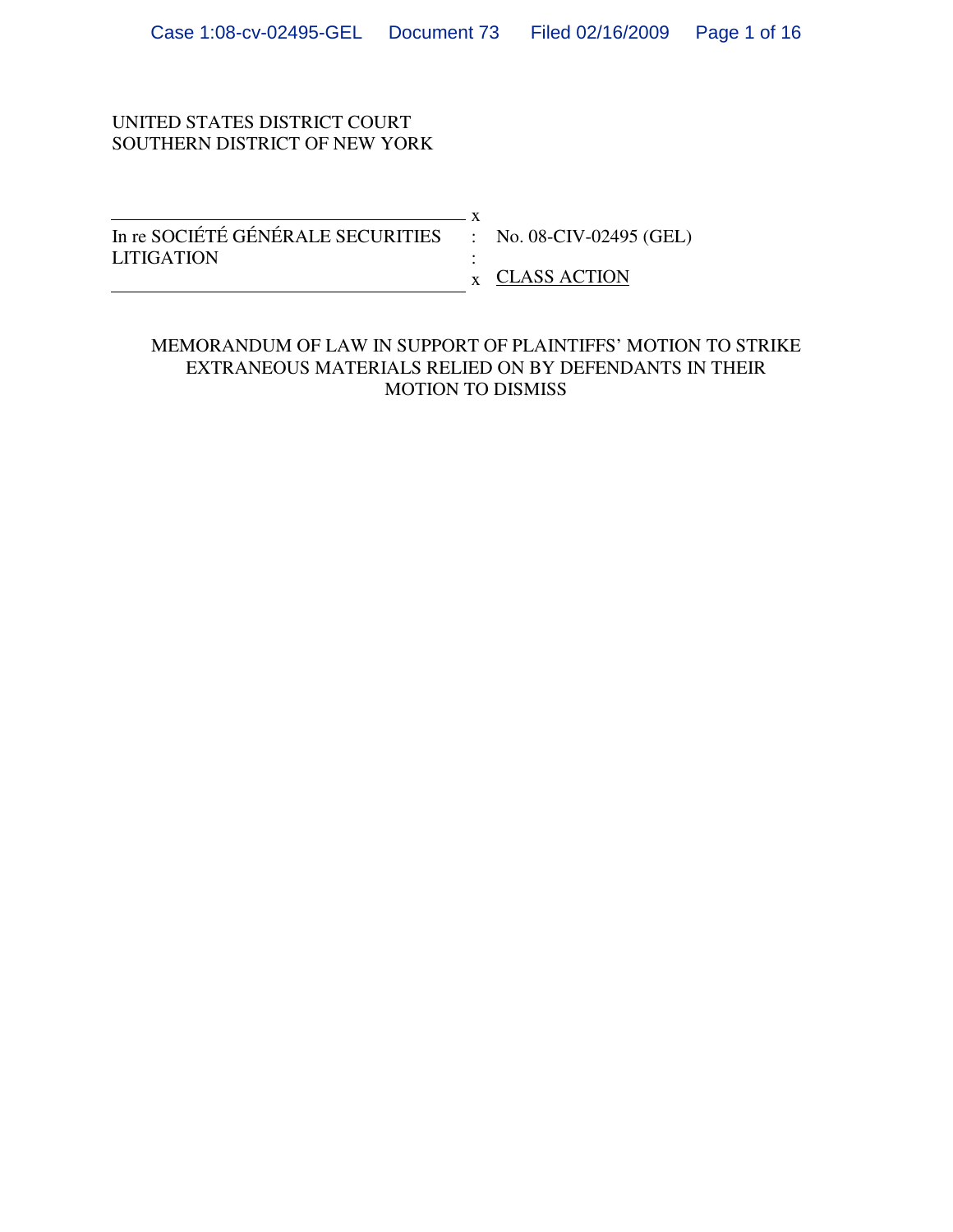# **TABLE OF CONTENTS**

# **Page**

| III. | DEFENDANTS' OUTSIDE ARTICLES AND OTHER MATERIALS SHOULD |  |
|------|---------------------------------------------------------|--|
|      |                                                         |  |
|      | V. DECLARATION OF GÉRARD GARDELLA MUST BE STRICKEN      |  |
|      |                                                         |  |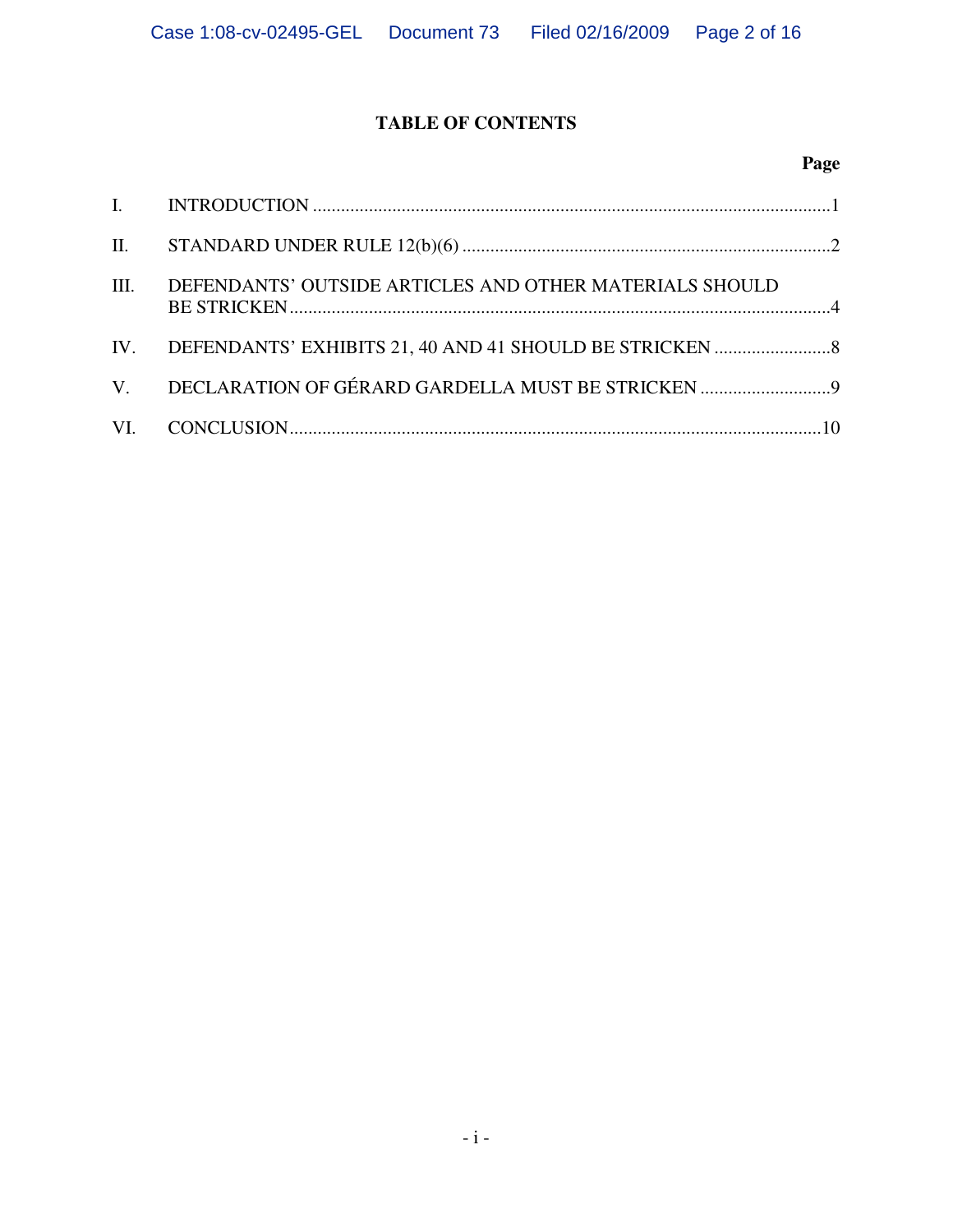Plaintiffs hereby submit this memorandum in support of their motion to strike.

## **I. INTRODUCTION**

1

In support of their Rule 12(b)(6) motion to dismiss, defendants Société Générale ("SocGen"), Daniel Bouton, Philippe Citerne and Didier Alix (the "SocGen Defendants") (together with defendant Robert A. Day, "Defendants") improperly rely on a number of articles and other materials from outside Plaintiffs' First Amended and Consolidated Complaint for Violation of the Federal Securities Laws ("Complaint").<sup>1</sup> Defendants also improperly submit and rely on the Declaration of Gérard Gardella ("Gardella Declaration"), SocGen's Group General Counsel, for factual issues related to SocGen, SocGen's stock, SocGen's press releases, and the roles of Defendants Citerne and Alix at SocGen. Losing sight of the fact that in deciding a motion to dismiss the Court must "accept all factual allegations in the complaint as true," *Tellabs, Inc. v. Makor Issues & Rights, Ltd.*, 551 U.S. 308, 127 S. Ct. 2499, 2509 (2007), Defendants, nevertheless, rely on these materials to challenge the Complaint's factual allegations. While Defendants' motions to dismiss may certainly argue competing inferences, those inferences must be "rationally drawn from the facts alleged," *id.* at 2510, not from outside articles and other materials.

Plaintiffs' well-crafted Complaint alleges that Defendants made a number of false and misleading statements concerning SocGen's risk exposure, risk control management and subprime exposure. The Complaint contains a number of factual allegations which support Plaintiffs' claims, including factual allegations that support Defendants' knowledge or reckless disregard that their

<sup>1</sup> Those documents are attached as exhibits to the Declaration of Scott D. Musoff in Support of the Société Générale Defendants' Motions to Dismiss the First Amended and Consolidated Complaint ("Musoff Declaration") and identified specifically below. To the extent Defendant Day's Rule 12(b)(6) motion to dismiss incorporates arguments from the SocGen Defendants' motion that rely on improper extraneous materials, the arguments herein apply to Defendant Day's motion as well.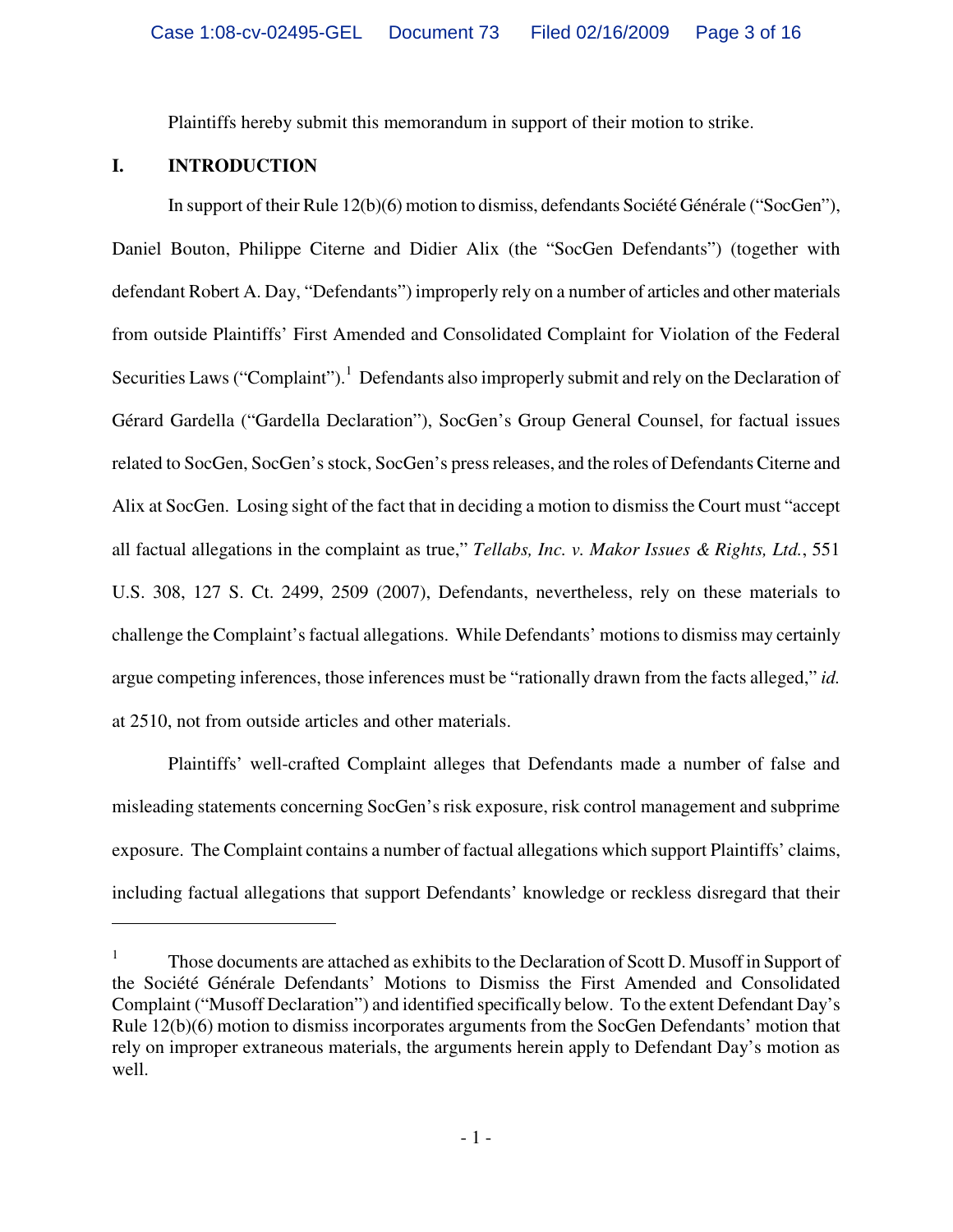statements were false. In the face of a long line of authority suggesting it is improper to do so, Defendants propose competing facts to support their alternative inferences. Alternatively, should the Court choose to consider any exhibits improperly relied on by Defendants, their motions to dismiss should be converted into motions for summary judgment, and Plaintiffs should be provided an opportunity to conduct discovery and present evidence of their own. Fed. R. Civ. P. 12(d).

### **II. STANDARD UNDER RULE 12(b)(6)**

1

As the Supreme Court stated in *Tellabs*, in deciding a Rule 12(b)(6) motion, courts may consider "the complaint in its entirety, as well as other sources courts ordinarily examine when ruling on Rule 12(b)(6) motions to dismiss, in particular, documents incorporated into the complaint by reference, and matters of which a court may take judicial notice." *Tellabs*, 127 S. Ct. at 2509. Aside from the sources named in *Tellabs*, in the Second Circuit the "other sources" ordinarily considered with a Rule 12(b)(6) motion to dismiss are limited to "legally required public disclosure documents filed with the SEC, and documents possessed by or known to the plaintiff and upon which it relied on bringing the suit." *ATSI Commc'ns, Inc. v. Shaar Fund*, *Ltd.*, 493 F.3d 87, 98 (2d Cir. 2007).

For documents to be considered integral to the complaint and permitted to be relied on by defendants in a Rule 12(b)(6) motion to dismiss, plaintiffs must have relied on "'the terms and effect of [the] document in drafting the complaint.'" *Global Network Commc'ns, Inc. v. City of New York*, 458 F.3d 150, 156 (2d Cir. 2006).<sup>2</sup> In *Global Network*, for example, where the complaint did not rely on or mention the testimony that the plaintiff's president gave in an unrelated criminal proceeding, even though the complaint mentioned the plaintiff's president's guilty plea in the

<sup>2</sup> Citations are omitted and emphasis is added throughout, unless otherwise noted.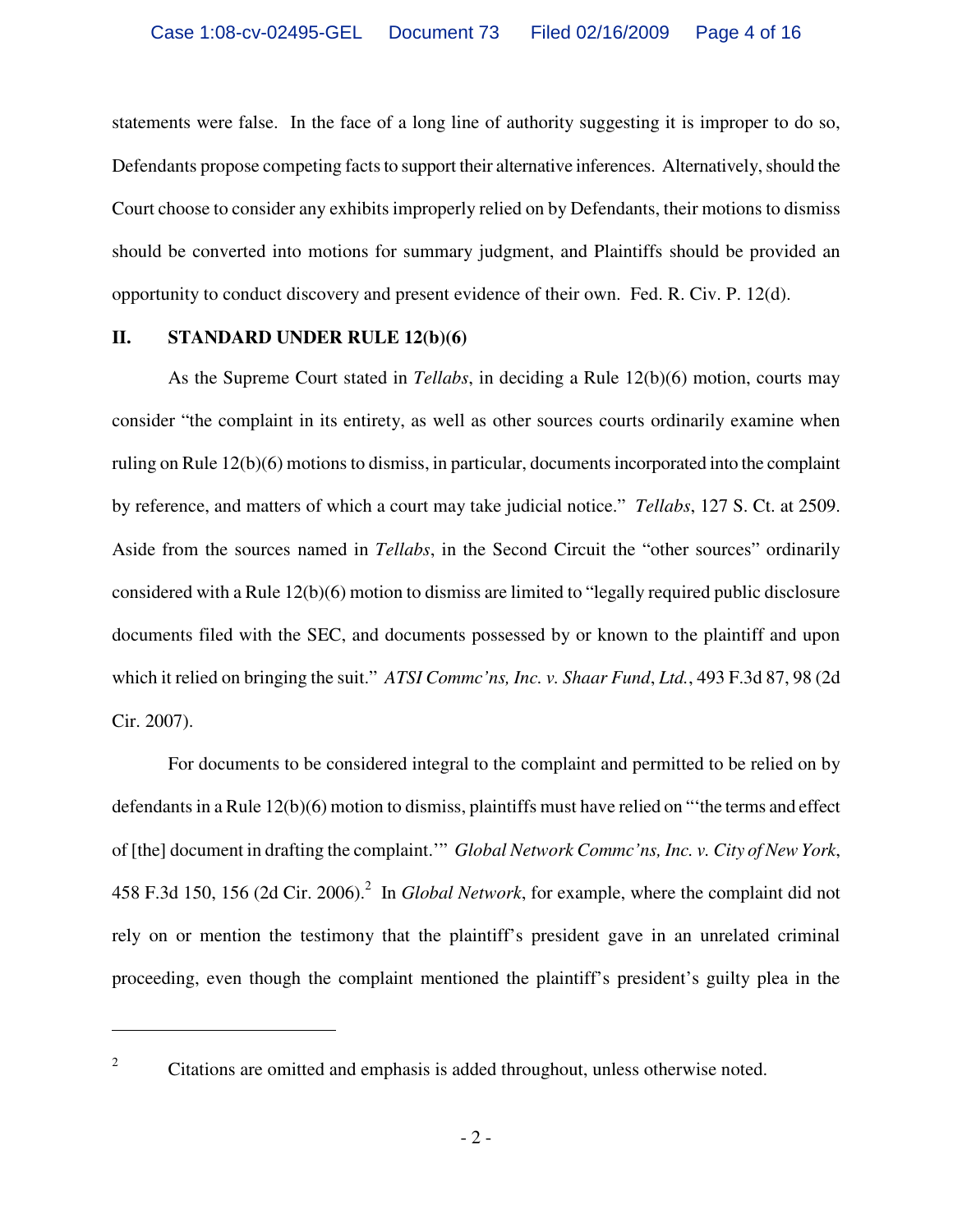criminal matter, the court ruled that the nexus between the testimony in the criminal proceeding and the allegations in the complaint was too attenuated. *Id.* at 156-57.

The court may also rely on documents of which the court takes judicial notice; however, the outside documents relied on by Defendants here do not fall into that category. In fact, Defendants do not even request that the Court take judicial notice.<sup>3</sup>

Should the Court permit the SocGen Defendants to submit outside materials, other than those described above, the SocGen Defendants' motion should be reviewed as a motion for summary judgment, and Plaintiffs should be permitted to take discovery prior to opposing the motion. Fed. R. Civ. P. 12(d) ("If, on a motion under Rule 12(b)(6) or 12(c), matters outside the pleadings are presented to and not excluded by the court, the motion must be treated as one for summary judgment under Rule 56. All parties must be given a reasonable opportunity to present all the material that is pertinent to the motion."). As the Second Circuit determined in *Chambers v. Time Warner, Inc.*, 282 F.3d 147 (2d Cir. 2002), "[t]he court could have excluded the extrinsic documents. Because it elected not to do so, however, the court was obligated to convert the motion to one for summary judgment and give the parties an opportunity to conduct appropriate discovery and submit the additional supporting material contemplated by Rule 56." *Id.* at 154; *see Global Network*, 458 F.3d at 155 ("[T]he requirement expressly addresses and solves the major problem that arises when a

<u>.</u>

<sup>3</sup> Federal Rule of Evidence 201 provides that judicial notice of adjudicative facts can only be taken if the facts are "not subject to reasonable dispute." Fed. R. Evid. 201. The facts must be: "(1) generally known within the territorial jurisdiction of the trial court or (2) capable of accurate and ready determination by resort to sources whose accuracy cannot reasonably be questioned." *Id*.; *see Hennessy v. Penril Datacomm Networks*, 69 F.3d 1344, 1354 (7th Cir. 1995) ("In order for a fact to be judicially noticed, indisputability is a prerequisite."). Moreover, adjudicative facts are "'facts about the parties and their activities, businesses, and properties,' as distinguished from 'general facts which help the tribunal decide questions of law and policy and discretion.'" *Langevin v. Chenango Court, Inc.*, 447 F.2d 296, 300 (2d Cir. 1971).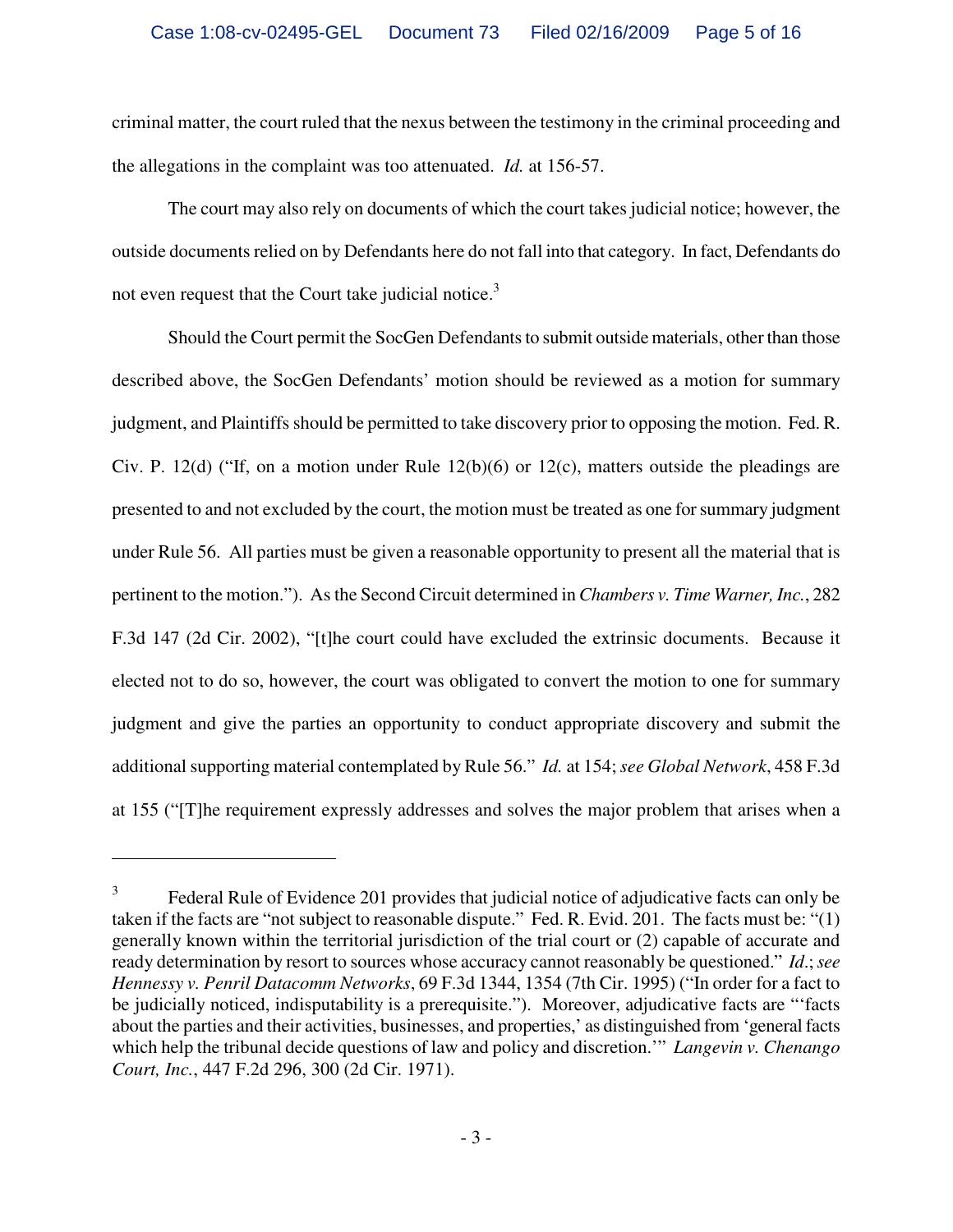court considers matters extraneous to a complaint, namely, the lack of notice to the plaintiff that outside matters would be examined. It deters trial courts from engaging in factfinding when ruling on a motion to dismiss and ensures that when a trial judge considers evidence [outside] the complaint, a plaintiff will have an opportunity to contest defendant's relied-upon evidence by submitting material that controverts it."). Otherwise, Defendants' motions should be limited to only those materials clearly within the pleadings.

## **III. DEFENDANTS' OUTSIDE ARTICLES AND OTHER MATERIALS SHOULD BE STRICKEN**

The SocGen Defendants' motion to dismiss relies on a number of articles and reports that are not mentioned in the Complaint, not relied on by Plaintiffs in drafting the Complaint, and are not otherwise proper for judicial notice. These documents include the following:

- Ex. 1 John Cassidy, *Anatomy of a Meltdown*, New Yorker, Dec. 1, 2008.
- Ex. 7 Tom Barkley, *IMF Sees U.S. Maladies Infecting World Economy*, Wall St. J., Apr. 10, 2008.
- Ex. 8 *CSI: Credit Crunch*, Economist, Oct. 18, 2007.
- Ex. 9 Sebastian Boyd, *BNP Paribas Freezes Funds as Loan Losses Roil Markets (Update 5)*, Bloomberg.com.
- Ex. 10 Andrew Ross Sorkin, *Bids to Halt Financial Crisis Reshape Landscape of Wall Street*, N.Y. Times, Sept. 15, 2008.
- Ex. 11 Andrew Ross Sorkin, *In Sweeping Move, Fed Backs Buyout and Wall Street Loans*, N.Y. Times, Mar. 17, 2008.
- Ex. 12 Damian Paletta, *Banks That Went Bust*, wsj.com.
- Ex. 13 James R. Hagerty et al., *U.S. Seizes Mortgage Giants*, Wall St. J., Sept. 8, 2008.
- Ex. 14 Matthew Karnitschnig et al., *U.S. to Take Over AIG in \$85 Billion Bailout; Central Banks Inject Cash as Credit Dries Up*, Wall St. J., Sept. 17, 2008.
- Ex. 15 Daniel Dombey et al., *Fall in Markets as Bail-out Is Approved*, Fin. Times, Oct. 3, 2008.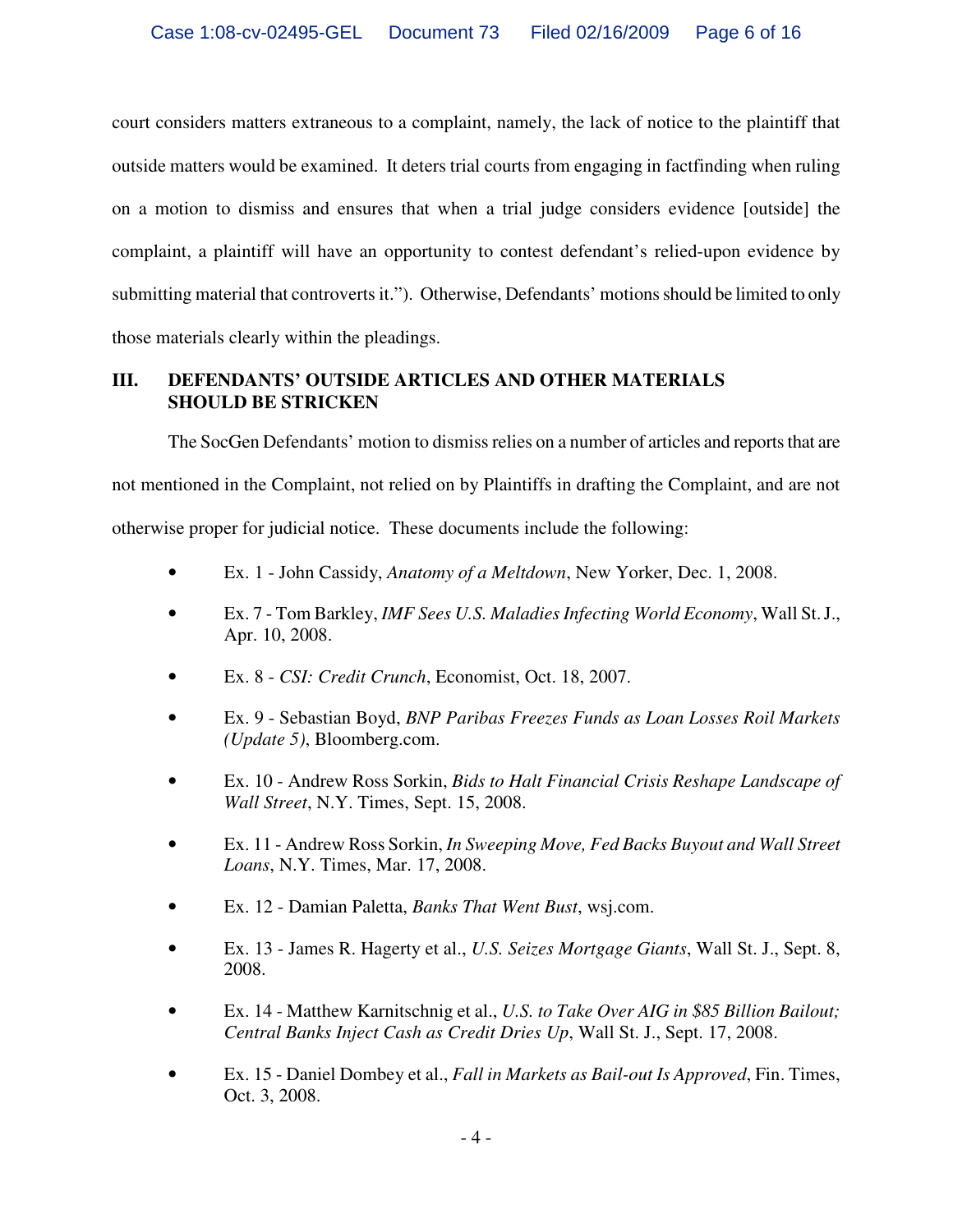- Ex. 16 Andrew Ross Sorkin & Vikas Bajaj, *Shift for Goldman and Morgan Marks the End of an Era*, N.Y. Times, Sept. 22, 2008.
- Ex. 17 Henry Chu & Christian Retzlaff, *Sweeping Bank Bailouts Unite Europe*, L.A. Times, Oct. 14, 2008.
- Ex. 18 Elena Logutenkova & Warren Giles, *Switzerland Bails Out UBS; Credit Suisse Raises Funds (Update 2)*, Bloomberg.com.
- Ex. 19 Gabi Thesing, *German Consumer Confidence Unexpectedly Rises on Oil-Price Drop*, Bloomberg.com.
- Ex. 21 Institute of International Finance, *Final Report of the IIF Committee on Market Best Practices* (July 2008).
- Ex. 27 Katrin Bennhold & Nicola Clark, *Bank Was Unaware of Rogue Trades, Police Say*, Int'l Herald Trib., Aug. 1, 2008.
- Ex. 28 *SocGen Rogue Trader Kerviel to Take Full Blame Case Papers*, Dow Jones Business News, Dec. 9, 2008.
- Ex. 36 Jian Hu, *Structured Finance CDO Ratings Surveillance Brief: September 2007*, Moody's Investors Service, Oct. 23, 2007.
- Ex. 37 Laurie S. Goodman et al., *Subprime Mortgage Credit Derivatives* (2008).
- Ex. 38 Robert Stowe England, *The Mounting Toll*, Mortgage Banking, Vol. 68 Issue 4, Jan. 2008.
- Ex. 39 Ben Logan, *The ABX Index: A Pricing Conundrum*, Credit, May 2008.
- Ex. 50 *Subprime Impact on French Banks Limited-SocGen*, Reuters News, Dec. 19, 2007.

For instance, the SocGen Defendants improperly rely on certain outside articles and reports

(*e.g.*, Exs. 1, 4, 5, 10-19) to argue that the credit crisis caused SocGen's massive market loss, not SocGen's false and misleading statements about the valuations of its subprime-related assets. Defendants also rely on Exs. 7, 8 and 9 concerning the supposed size of the liquidity and credit crisis during Q3 2007. Defs.' Mem. at 12 n.4. Next, the SocGen Defendants rely on nine outside articles and reports to argue that a number of large financial institutions in the United States and Europe have suffered losses similar to SocGen. *Id.* at 13 nn.5-6 (citing Exs. 10-18).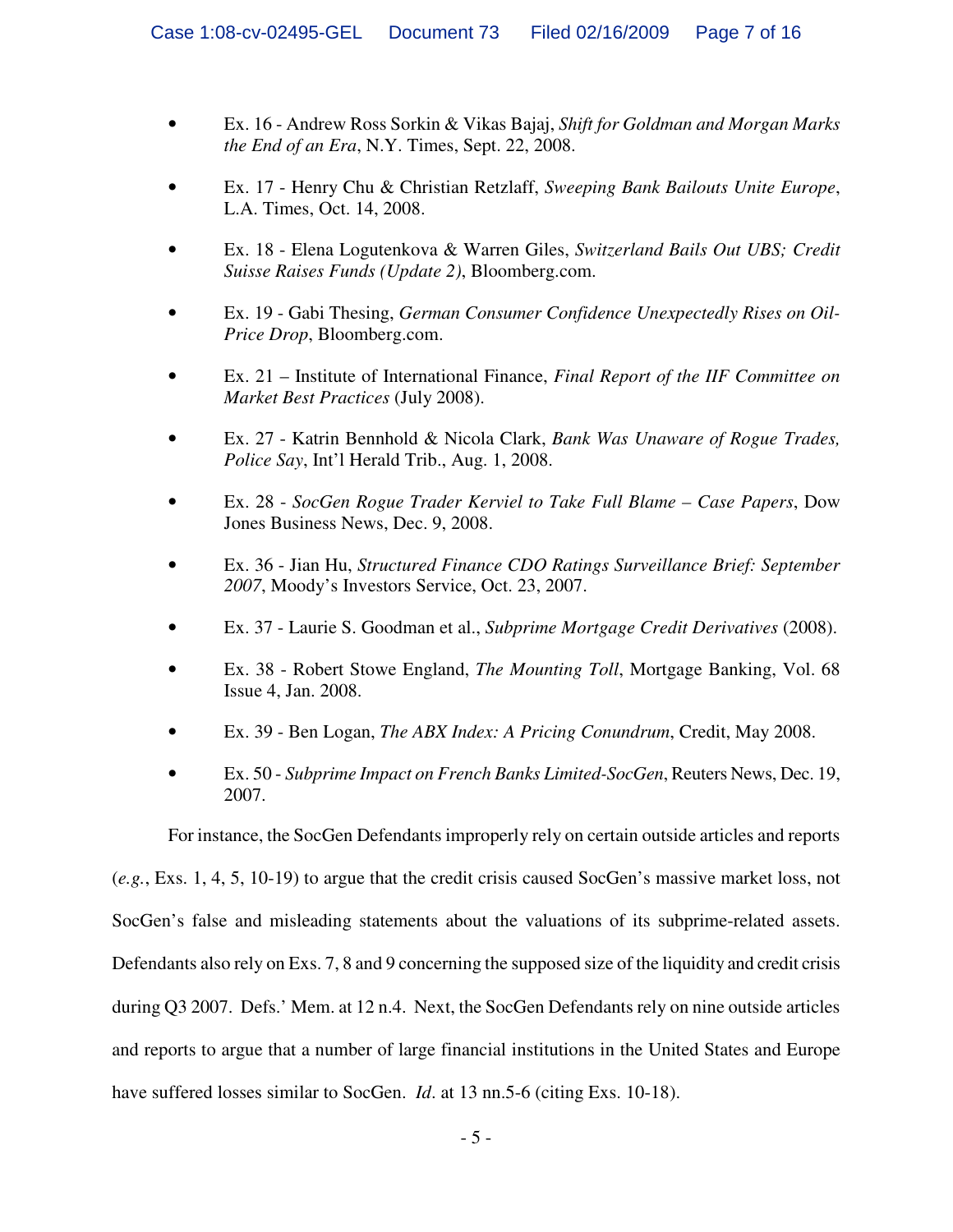Defendants also rely on certain outside articles to challenge the Complaint's allegations concerning SocGen trader Jerome Kerviel ("Kerviel"). For instance, Defendants cite at least two articles that, according to Defendants, support their contention that nobody at SocGen knew of Kerviel's trades. *Id*. at 16.

If Defendants are allowed to submit and rely on these articles, then Plaintiffs should have an equal opportunity to submit articles which controvert these points, of which there are many. For example, subsequent to filing the Complaint, a number of additional facts have come to light that support and corroborate Plaintiffs' claims. For instance, Kerviel insists that all of his trades were visible, as he "'took [his] positions in front of everyone, in front of managers.'" Dave Clark, *French 'rogue trader' blames bosses*, Agence France Presse, Feb. 6, 2009 (attached as Ex. A to the Declaration of Ryan A. Llorens ("Lorens Decl.") submitted herewith). Corroborating the Complaint's allegations that a trader could not take the massive positions Kerviel took without management noticing, Kerviel stated, "'Do you honestly believe a 15 billion euro operation could go unnoticed and that the bank would ask no questions?" *Id.* Kerviel has also made it clear that "'all those stupid things [he] could only have done because the bank let [him] do them and encouraged [him] to do them.'" Heather Smith, *Kerviel 'Afraid' of Going to Prison Over SocGen Loss (Update 1)*, Bloomberg.com, Feb. 6, 2009 (Llorens Decl., Ex. B). In a similar article, Kerviel confirms the allegation that management was sent a letter, likely from an exchange, alerting them to a  $\epsilon$ 2 billion trade that Kerviel made, naming him in the letter. Thomas Kirchner, *Kerviel Speaks Out: Far from the Typical Rogue Trader Story*, Seeking Alpha, Feb. 10, 2009 (Llorens Decl., Ex. C). Kerviel has also discussed his profit targets in recent articles, which escalated as follows:  $\epsilon$ 3 million in 2005,  $\epsilon$ 5 million in 2006, €12 million in 2007 and €55 million in 2008. *Id.* According to Kerviel, while he made as much as  $\epsilon$ 1 million for the bank some days, most traders would consider  $\epsilon$ 30,000 a good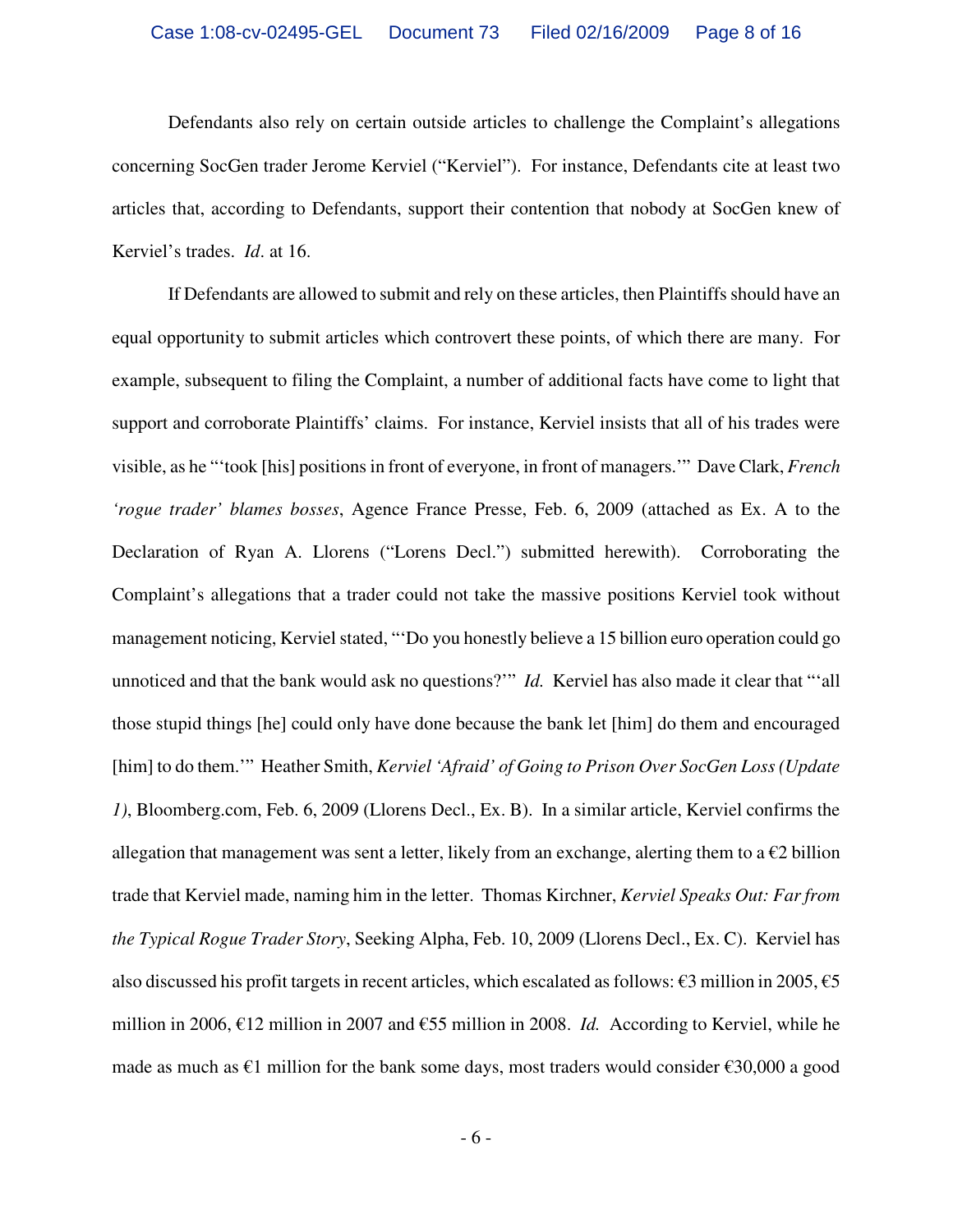day. *Id.* Each of these recent articles factually refute the points Defendants attempt to make with their improper factual submissions.

News articles that are neither relied on by plaintiffs nor incorporated by reference within the complaint must be excluded from a motion to dismiss. *See In re Astea Int'l Inc. Sec. Litig.*, No. 06- 1467, 2007 U.S. Dist. LEXIS 58238, at \*24-\*25 (E.D. Pa. Aug. 8, 2007); *Atlas v. Accredited Home Lenders Holding Co.*, 556 F. Supp. 2d 1142, 1161 n.7 (S.D. Cal. 2008); *In re StockerYale Sec. Litig.*, 453 F. Supp. 2d 345, 348 (D.N.H. 2006). Nor is it permissible to submit and rely on outside articles to put into context the alleged fraud. *See Astea*, 2007 U.S. Dist. LEXIS 58238, at \*24 (the court excluded, among other things, articles that were "relevant to put into context defendants' accounting errors and subsequent restatement").

"Market commentary," even when used simply as background, is not pertinent to the action and not properly used in a motion to dismiss if it is not contained in the complaint. *In re StockerYale*, 453 F. Supp. 2d at 348; *see Atlas*, 556 F. Supp. 2d at 1161 n.7 (newspaper articles regarding the defendant company "*and/or the subprime mortgage market*" could not be considered on a motion to dismiss).

Defendants' outside articles and reports are not materials of which the Court may properly take judicial notice either. While the SocGen Defendants do not request that the Court take judicial notice of any particular documents, in a footnote they nevertheless state that courts may consider matters of which a court may take judicial notice. Defs.' Mem. at 8 n.2. Defendants' failure to file a proper request for judicial notice, alone, is enough to prevent the Court from taking judicial notice of the extraneous materials here. *Atlas*, 556 F. Supp. 2d at 1161 n.7 ("these documents, which are neither referenced in Plaintiff's complaint nor the subject of a proper request for judicial notice, may not be considered on a motion to dismiss").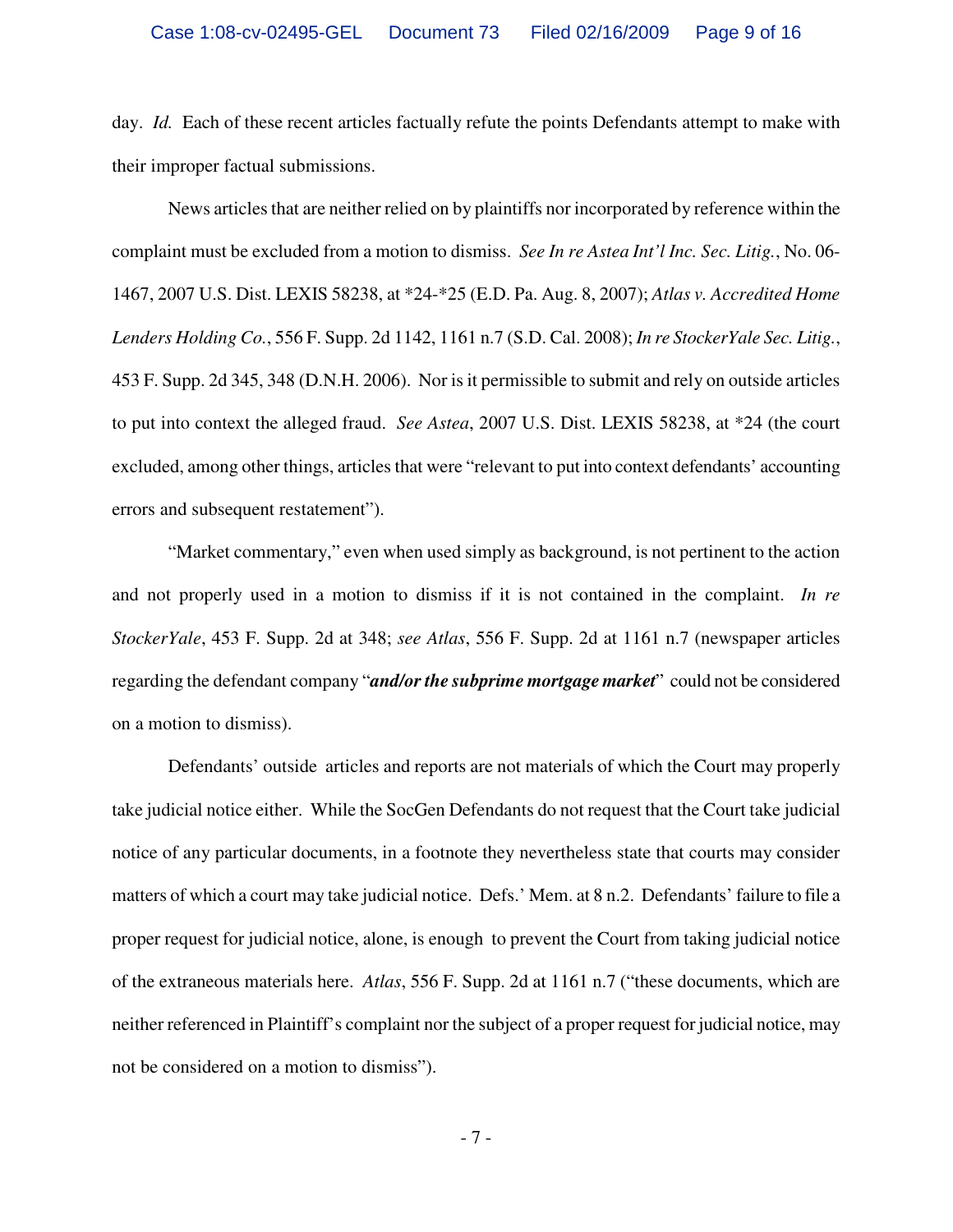In any event, the outside articles and the commentary concerning the market are not the kind of information which is proper for judicial notice. *See StockerYale*, 453 F. Supp. 2d at 348 ("Nor are the editorial comments and analysis contained in the commentary about overall trends in the security sector the kind of information that is subject to judicial notice."). The fact that the articles are used to explain the alleged fraud defeats any attempt to have the content of the articles judicially noticed, as "the contents quite plainly are 'subject to reasonable dispute,' and are therefore inappropriate for judicial notice." *Astea*, 2007 U.S. Dist. LEXIS 58238, at \*25.

In the few instances where courts have taken judicial notice of articles, judicial notice is taken strictly of the fact that the articles were published and not for the truth of the content of the article. *See Staehr v. Hartford Fin. Servs. Group*, 547 F.3d 406, 426 (2d Cir. 2008) (The appellate court approved of the fact that "the District Court simply took judicial notice of Appellees' exhibits for the purpose of establishing that the information in the various documents was publicly available. The court did not consider the contents of those exhibits for their truth."); *In re Salomon Analyst Winstar Litig.*, No. 02 Civ. 6171 (GEL), 2006 U.S. Dist. LEXIS 8388, at \*14 n.6 (S.D.N.Y. Feb. 28, 2006) ("It should be emphasized, of course, that the Court does not accept the articles as evidence of the truth of the matters therein asserted."); *O'Keefe v. Ogilvy & Mather Worldwide, Inc.*, No. 06 Civ. 6278 (SHS), 2006 U.S. Dist. LEXIS 91959, at \*3 (S.D.N.Y. Dec. 18, 2006) ("the Court can take notice of the *existence* of a publicly-available newspaper or magazine article") (emphasis in original).

#### **IV. DEFENDANTS' EXHIBITS 21, 40 AND 41 SHOULD BE STRICKEN**

The SocGen Defendants cite Exhibits 40 and 41, one published by the U.S. Securities and Exchange Commission ("SEC") (Ex. 40) and the other published by the Autorité des Marchés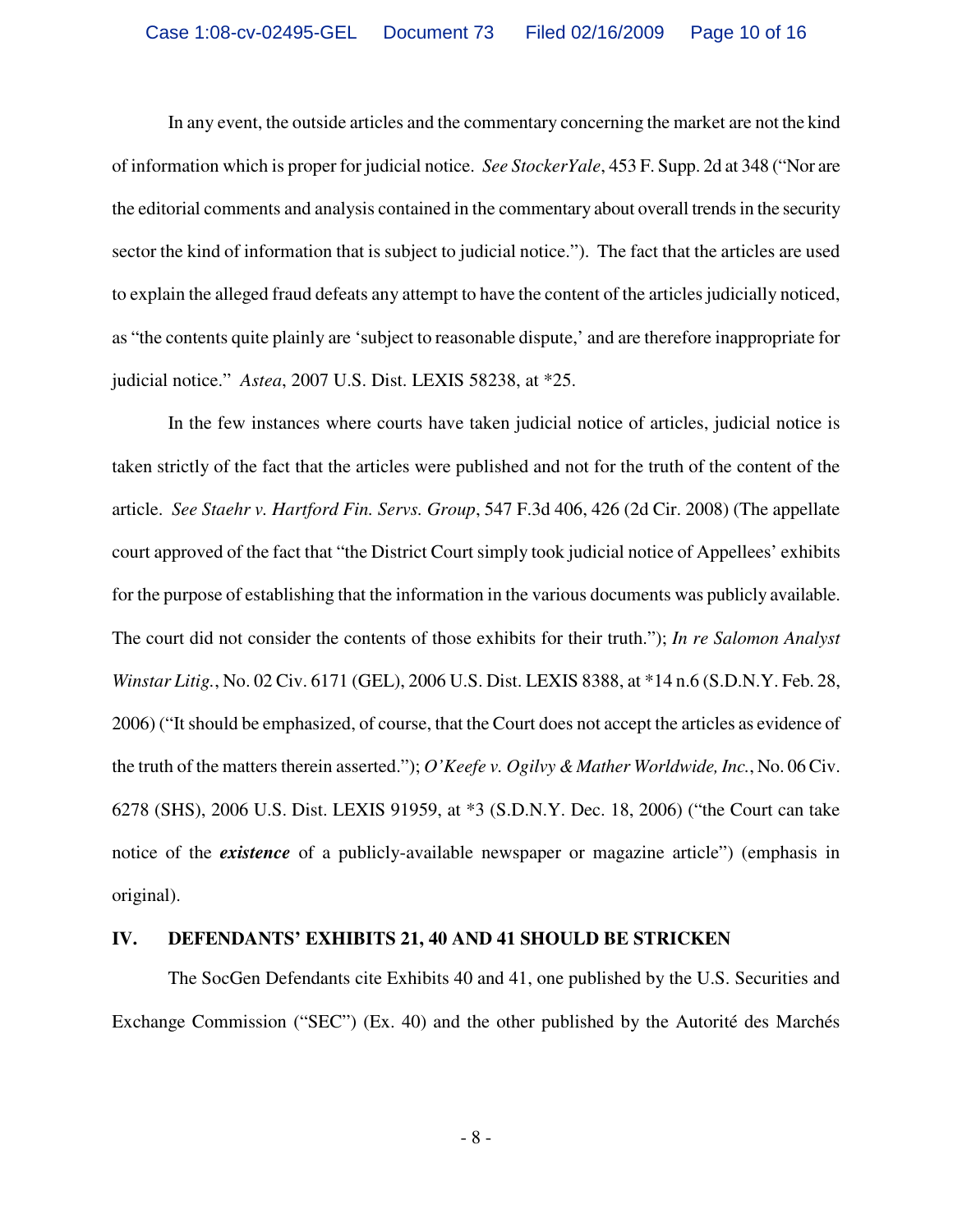Financiers ("AMF") (Ex. 41), concerning the valuation of subprime-related assets.<sup>4</sup> Defs.' Mem. at 32. These documents should be stricken for a number of reasons.

First, the articles were released on September 30, 2008 (Ex. 40) and October 15, 2008 (Ex. 41), well after the Class Period (August 1, 2005-January 25, 2008), and therefore are not relevant to Plaintiffs' claims. It is of no use to the Court that regulatory agencies in the United States and France discussed fair value of assets in a different context *over nine months after the end of the Class Period*. This is a classic example of Defendants drawing on outside – and irrelevant – materials in an attempt to have the Court draw a competing inference. This clearly violates *Tellabs*, 127 S. Ct. at 2510 (defendants may only draw opposing inferences "*from the facts alleged*").

Second, these articles were neither incorporated by reference into the Complaint nor used by Plaintiffs in drafting the Complaint. Moreover, as discussed above, the Court cannot take judicial notice of the truth of the articles' contents.

For the same reasons, the SocGen Defendants' motion to dismiss cannot rely on excerpts from Exhibit 21, a financial report published well after the end of the Class Period, to proffer an explanation for the manner in which SocGen's subprime assets were valued.

# **V. DECLARATION OF GÉRARD GARDELLA MUST BE STRICKEN**

<u>.</u>

In another effort to challenge the Complaint's factual allegations, the SocGen Defendants submit the Gardella Declaration with their motion to dismiss. According to the Declaration, Mr. Gardella is Group General Counsel for Defendant Société Générale. The Gardella Declaration is replete with improper factual assertions concerning SocGen, SocGen's stock, SocGen's press

<sup>4</sup> Exhibit 40 is a September 30, 2008 SEC article entitled "SEC Office of the Chief Accountant and FASB Staff Clarification on Fair Value Accounting" and Exhibit 41 is an October 15, 2008 AMF article entitled "Autorité des Marchés Financiers, Recommendation on Fair Value Measurement of Certain Financial Instruments."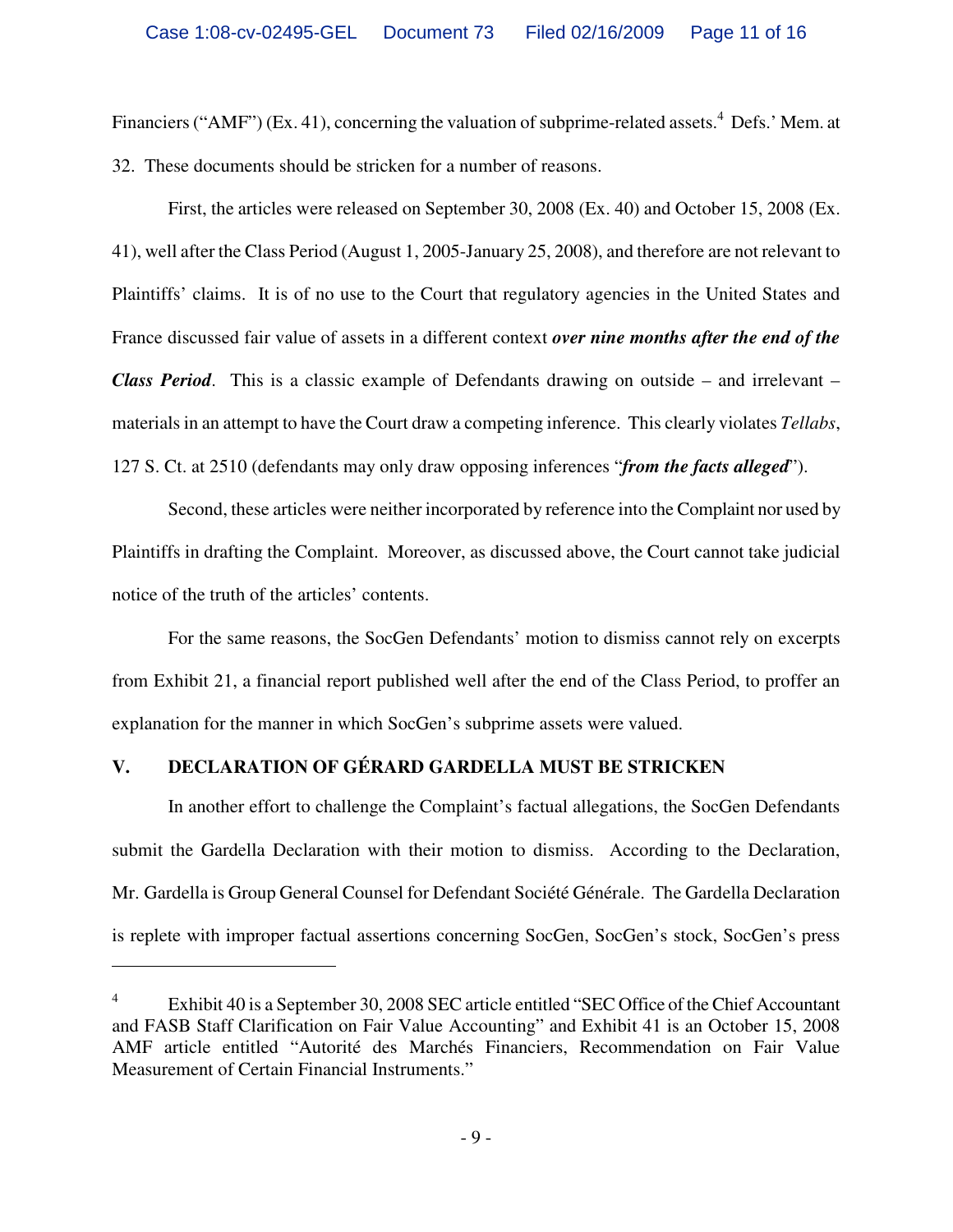releases, the roles of Defendants Citerne and Alix at SocGen, and their false and misleading statements. The Gardella Declaration is clearly outside the pleadings and should therefore be stricken.

At a minimum, if the Court were to allow that declaration to come into the record, Plaintiffs should have the opportunity to depose and cross-examine Mr. Gardella and complete all related discovery.

## **VI. CONCLUSION**

For the reasons set forth above, Plaintiffs respectfully request that the Court strike from the record those exhibits attached to the Musoff Declaration, identified above, and the Gardella Declaration.

DATED: February 16, 2009 Respectfully submitted,

COUGHLIN STOIA GELLER RUDMAN & ROBBINS LLP PATRICK J. COUGHLIN THEODORE J. PINTAR RYAN A. LLORENS JESSICA T. SHINNEFIELD

> s/ Theodore J. Pintar THEODORE J. PINTAR

655 West Broadway, Suite 1900 San Diego, CA 92101 Telephone: 619/231-1058 619/231-7423 (fax)

COUGHLIN STOIA GELLER RUDMAN & ROBBINS LLP SAMUEL H. RUDMAN 58 South Service Road, Suite 200 Melville, NY 11747 Telephone: 631/367-7100 631/367-1173 (fax)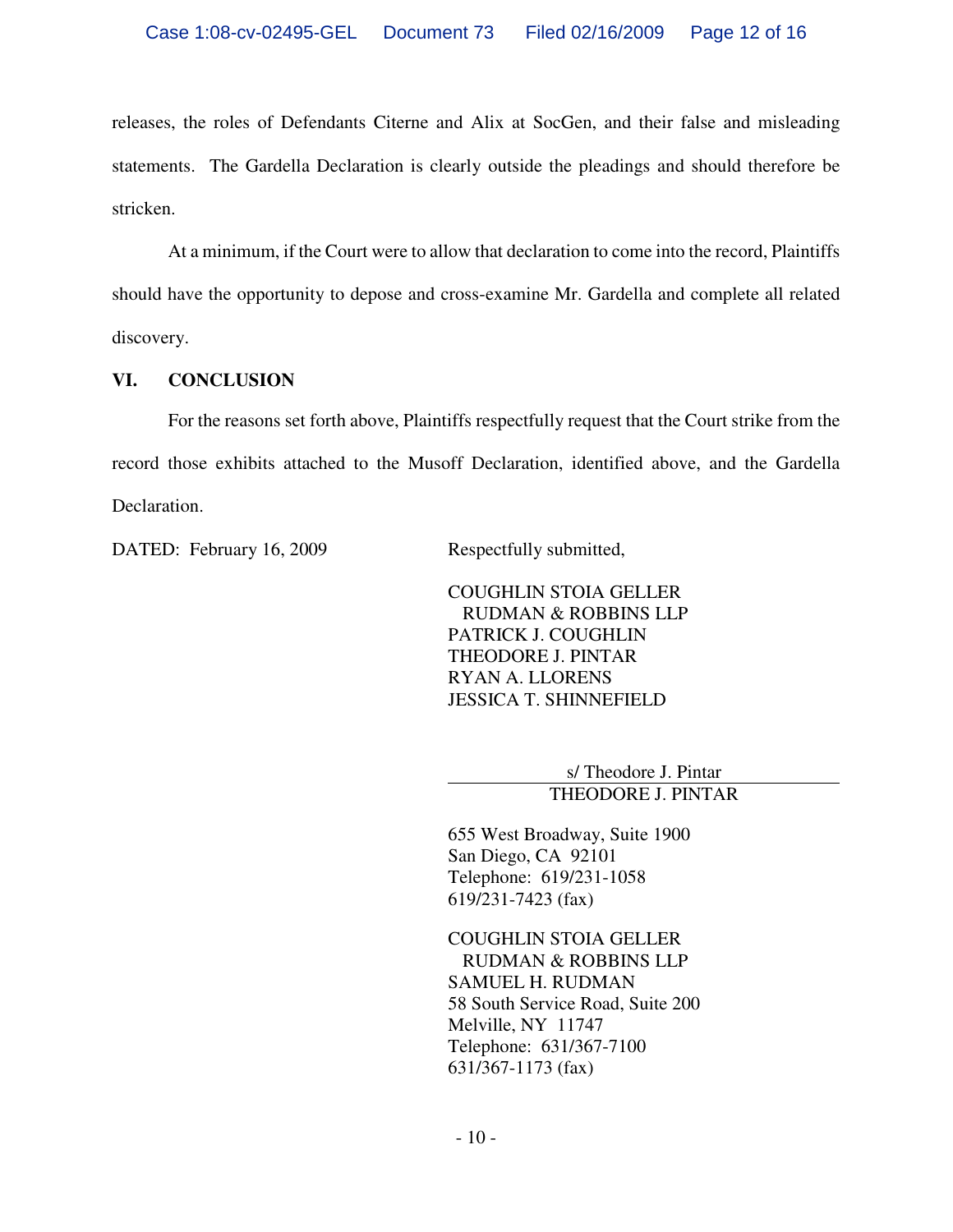COUGHLIN STOIA GELLER RUDMAN & ROBBINS LLP RANDI D. BANDMAN 52 Duane Street, 7th Floor New York, NY 10007 Telephone: 212/693-1058 212/693-7423 (fax)

COUGHLIN STOIA GELLER RUDMAN & ROBBINS LLP MICHAEL F. GHOZLAND SEAN K. COLLINS 9601 Wilshire Blvd., Suite 510 Los Angeles, CA 90210 Telephone: 310/859-3100 310/278-2148 (fax)

Lead Counsel for Plaintiffs

S:\CasesSD\Societe Generale\_SocGen\brf00057494.doc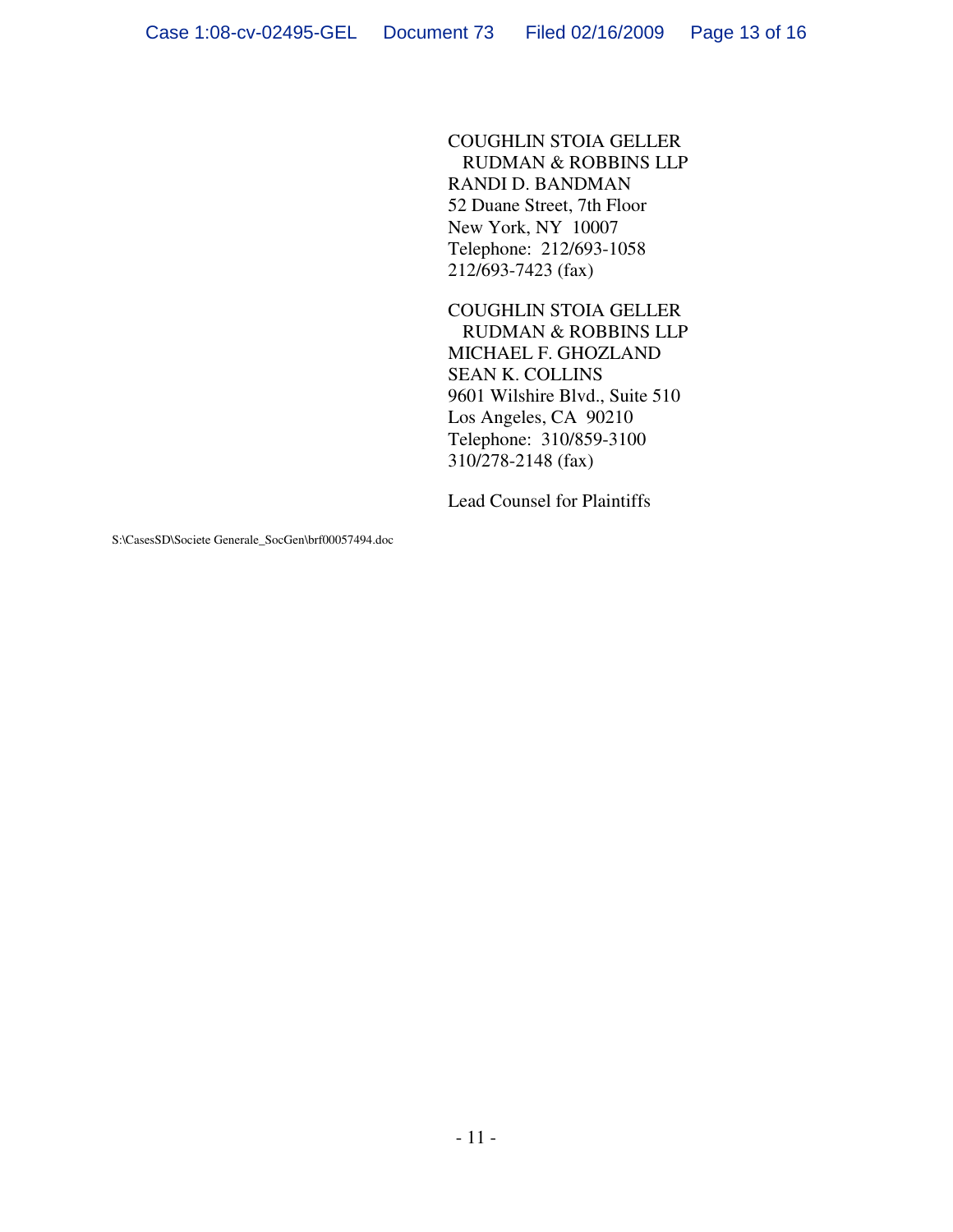## CERTIFICATE OF SERVICE

I hereby certify that on February 16, 2009, I electronically filed the foregoing with the Clerk of the Court using the CM/ECF system which will send notification of such filing to the e-mail addresses denoted on the attached Electronic Mail Notice List, and I hereby certify that I have mailed the foregoing document or paper via the United States Postal Service to the non-CM/ECF participants indicated on the attached Manual Notice List.

I certify under penalty of perjury under the laws of the United States of America that the foregoing is true and correct. Executed on February 16, 2009.

> s/ Theodore J. Pintar THEODORE J. PINTAR

COUGHLIN STOIA GELLER RUDMAN & ROBBINS LLP 655 West Broadway, Suite 1900 San Diego, CA 92101-3301 Telephone: 619/231-1058 619/231-7423 (fax)

E-mail:tedp@csgrr.com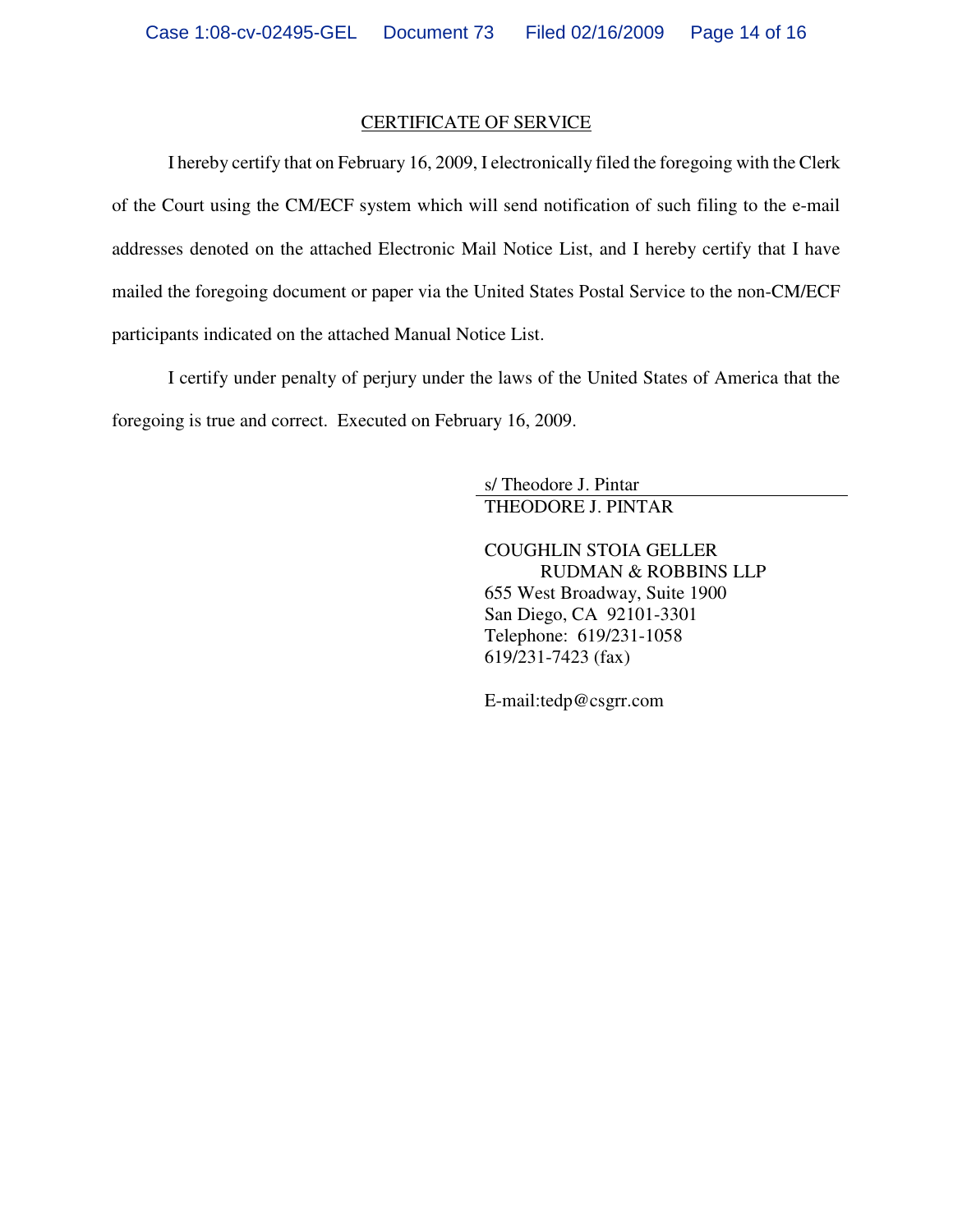# **Mailing Information for a Case 1:08-cv-02495-GEL**

# **Electronic Mail Notice List**

The following are those who are currently on the list to receive e-mail notices for this case.

- **Randi Dawn Bandman**  randib@csgrr.com
- **Elizabeth Ann Berney**  eberney@cmht.com,tgraham@cmht.com
- **Kent Andrew Bronson**  kbronson@milberg.com
- **Robert Samuel Cohen**  rcohen@kirkland.com,kenymanagingclerk@kirkland.com
- **Sean Kennedy Collins**  scollins@csgrr.com
- **Michael Fred Ghozland**  mghozland@csgrr.com
- **Mark C. Holscher**  mholscher@kirkland.com
- **Bryan Joshua Levine**  bryan.levine@skadden.com
- **Ryan A. Llorens**  ryanl@csgrr.com
- **Joseph Andrew Matteo**  jmatteo@skadden.com
- **Scott D. Musoff**  smusoff@skadden.com
- **James Stuart Notis**  jnotis@gardylaw.com
- **Theodore J. Pintar**  tedp@csgrr.com,karenc@csgrr.com,e\_file\_sd@csgrr.com
- **Ira M. Press**  ipress@kmllp.com